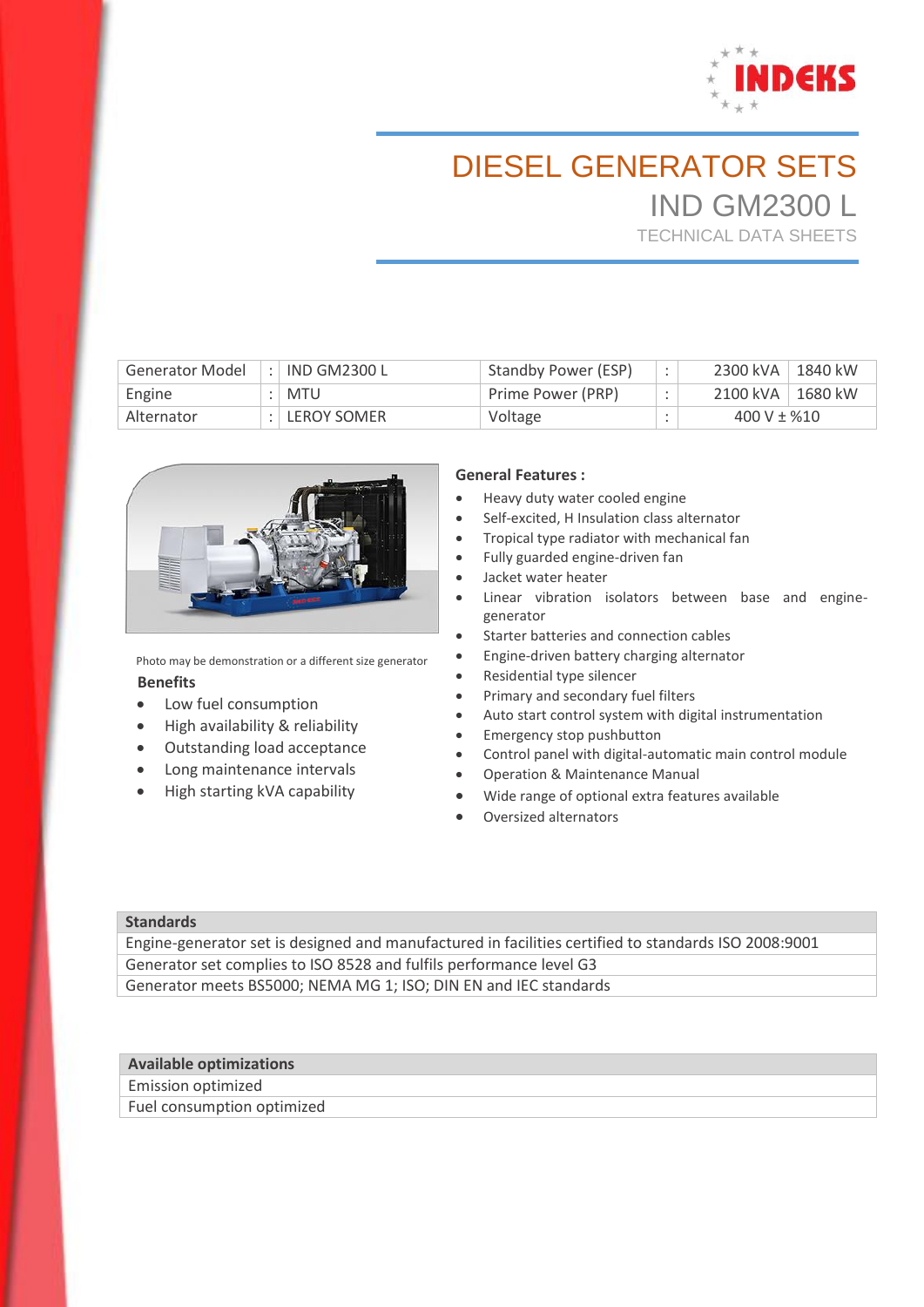| <b>Engine</b>                   |                                  |                      | <b>Alternator</b>        |                         |                         |  |  |
|---------------------------------|----------------------------------|----------------------|--------------------------|-------------------------|-------------------------|--|--|
| Manufacturer                    | $\bullet$<br>$\bullet$           | <b>MTU</b>           | Manufacturer             | ÷                       | <b>LEROY SOMER</b>      |  |  |
| Model                           | $\bullet$<br>$\cdot$             | 16V4000G23           | Model                    | ٠<br>$\cdot$            | LSA 52.3 S7             |  |  |
| <b>Standby Power(Net)</b>       | 1978 kWm<br>$\bullet$<br>$\cdot$ |                      |                          |                         | Brushless,              |  |  |
| Prime Power (Net)               |                                  | 1798 kWm             | Type                     |                         | Synchronous, Single     |  |  |
| Speed                           |                                  | 1500 rpm             |                          |                         | <b>Bearing</b>          |  |  |
| Cylinder configuration          | $\bullet$                        | 16 V                 | <b>Excitation System</b> | $\bullet$               | Self-Excited            |  |  |
| Bore & Stroke                   | $\bullet$<br>$\cdot$             | 170 mm x 210 mm      | Voltage                  | $\bullet$<br>$\epsilon$ | $400 V \pm %10$         |  |  |
| Displacement                    | $\bullet$<br>$\bullet$           | 76,3 Lt              | <b>Insulation Class</b>  | ٠<br>$\bullet$          | Н                       |  |  |
| <b>Aspiration &amp; Cooling</b> | $\bullet$<br>$\cdot$             | <b>Turbo Charged</b> | Phase/Poles              | $\bullet$               | 3 Phase/4 Poles         |  |  |
| <b>Compression Ratio</b>        | ٠                                | 16,4:1               | Frequency                | ٠                       | 50 hz                   |  |  |
| <b>Fuel System</b>              | ٠<br>$\cdot$                     | Direct Injection     | Speed                    | ٠<br>$\cdot$            | 1500 Rpm                |  |  |
| Cooling Type                    | ٠<br>$\epsilon$                  | <b>Water Cooled</b>  | <b>Protection Class</b>  | ٠                       | IP23                    |  |  |
|                                 | $\bullet$                        | Electronic           | <b>Excessive Loading</b> |                         | For 1 Hour % 110, For 2 |  |  |
| Governing                       | $\cdot$                          |                      | Capacity                 | ٠                       | Minutes %150            |  |  |
| Speed Regulation*               | $\ddot{\cdot}$                   | ± 0.25%              | Voltage Regulation*      | $\ddot{\phantom{a}}$    | ± 0.25%                 |  |  |

\* \* Steady state from no load to full load

## **Engine Fuel system**

| _______________________                  |   |                      |                                        |        |
|------------------------------------------|---|----------------------|----------------------------------------|--------|
| Fuel Consumption (%50 of Standby Power)  |   | $215$ Lt $\parallel$ | Fuel Consumption (%50 of Prime Power)  | 235 Lt |
| Fuel Consumption (%75 of Standby Power)  |   | 310 Lt               | Fuel Consumption (%75 of Prime Power)  | 340 Lt |
| Fuel Consumption (%100 of Standby Power) | ÷ | 405 Lt               | Fuel Consumption (%100 of Prime Power) | 448 Lt |

| <b>Liquid Capacity</b> |  |                                 |     |
|------------------------|--|---------------------------------|-----|
| Total oil system: L    |  | 300   Total coolant capacity: L | 750 |

| <b>Cooling/Radiator System</b>    |  |                |  |  |  |  |
|-----------------------------------|--|----------------|--|--|--|--|
| Ambient capacity of radiator: °C  |  | $55^{\circ}$ C |  |  |  |  |
| Pressure on radiator exhaust: kPa |  |                |  |  |  |  |
| Heat rejection to coolant: kW     |  | 730.           |  |  |  |  |

## **Frame** Formed steel base with linear vibration isolators between base and engine-generator Fuel tank base frame integrated up to 10 hours operation Easy lifting system (lifting eyes & forklift pockets)

| <b>Control and Protection System</b>                                                                   |                                                     |  |  |  |
|--------------------------------------------------------------------------------------------------------|-----------------------------------------------------|--|--|--|
| Control, monitoring and protection panel is                                                            | Monitoring of Electronic (J1939) or Non-electronic  |  |  |  |
| mounted on the genset base frame.                                                                      | Engines                                             |  |  |  |
| Standard indicators, alarms, buttons, keys.                                                            | <b>Genset &amp; Busbar Control &amp; Protection</b> |  |  |  |
| Useful design for Automatic / Manuel working                                                           | Up to 13 Digital Inputs, 5 Analogue Inputs and 8    |  |  |  |
|                                                                                                        | <b>Relay Outputs</b>                                |  |  |  |
| Auto Start or Automatic Mains Failure Applications                                                     | <b>Modbus Communication RS485</b>                   |  |  |  |
| Remote start, ATS AMF panel control,                                                                   | Configurable for Other Applications                 |  |  |  |
| Configurable with Utility Software                                                                     | Graphical Display (Multi-language)                  |  |  |  |
| Standard Electrical Protections: Under voltage (27), Reverse Power, Overload (32), Overcurrent(50/51), |                                                     |  |  |  |
| Over / Under Frequency (81), Over voltage (59), Earth Fault Protection (50N/51N, 50G/51G)              |                                                     |  |  |  |